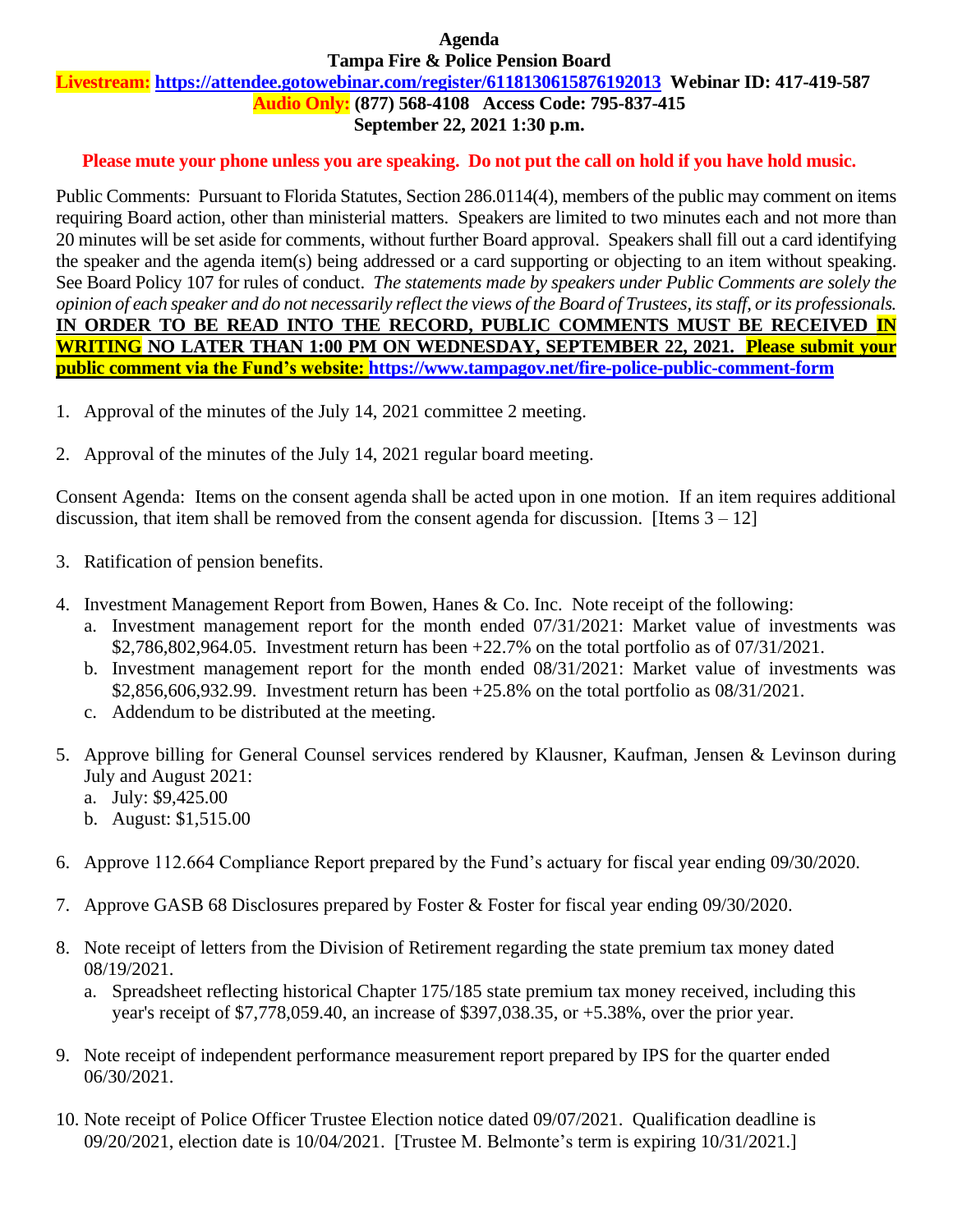- 11. Note receipt of Firefighter Trustee Election notice dated 09/14/2021. Qualification deadline is 09/27/2021, election date is 10/11/2021. [Trustee J. Cannon's term is expiring 10/31/2021.]
- 12. Note receipt of Disability Process Timeline of disabilities in process as of 09/15/2021.
- 13. Financial Reporting Presentation by Mark Lenker, CPA of Nobles, Decker, Lenker & Cardoso. Financial statements to be reviewed at meeting by Mr. Lenker:
	- a. Month ended 01/31/2021 market value of *assets* was \$2,507,077,554.02.
	- b. Month ended 02/28/2021 market value of *assets* was \$2,538,723,963.27.
	- c. Month ended 03/31/2021 market value of *assets* was \$2,615,353,021.36.
	- d. Month ended 04/30/2021 market value of *assets* was \$2,710,520,531.26.
	- e. Month ended 05/31/2021 market value of *assets* was \$2,719,018,342.48.
	- f. Month ended 06/30/2021 market value of *assets* was \$2,744,337,314.11.
	- g. Month ended 07/31/2021 market value of *assets* was \$2,798,050,282.38.

### New Business

- 14. Note receipt of listing of upcoming conferences. Disclosure of planned attendance, if any.
- 15. Discussion on draft administrative expense budget.
- 16. Note receipt of agenda appearance request from D. Ribaya, retired TFR, dated 08/09/2021.
- 17. Chair's call for any new business items from trustees to be placed on next agenda.
- 18. Chair's report.
- 19. Plan Administration: Update on PAS implementation
- 20. Attorney's report.

Litigation Report – Update by attorney, if any. [Items  $21 - 22$ ]

| 21. Appel Petition for Writ of Certiorari | 2 <sup>nd</sup> District Court of Appeals Case No.<br>Hillsborough County Circuit Court Case No. 17-CA-10758 | 2D18-4443 |
|-------------------------------------------|--------------------------------------------------------------------------------------------------------------|-----------|
| 22. Artz Lawsuit                          | 2 <sup>nd</sup> District Court of Appeals Case No.<br>Hillsborough County Circuit Court Case No.07-012048    | 2D15-1342 |

### **Notice**

No verbatim record by a certified court reporter will be made of this Board meeting, except as noticed for any executive sessions. Notice is hereby given as provided in Section 286.0105, Fla. Stat., that any person who decides to appeal any decision made by the board, agency, or commission with respect to any matter considered at such meeting or hearing, will need a record of the proceedings, and that, for such purpose, he or she may need to ensure that a verbatim record of the proceedings is made, which record includes the testimony and evidence upon which the appeal is to be based.